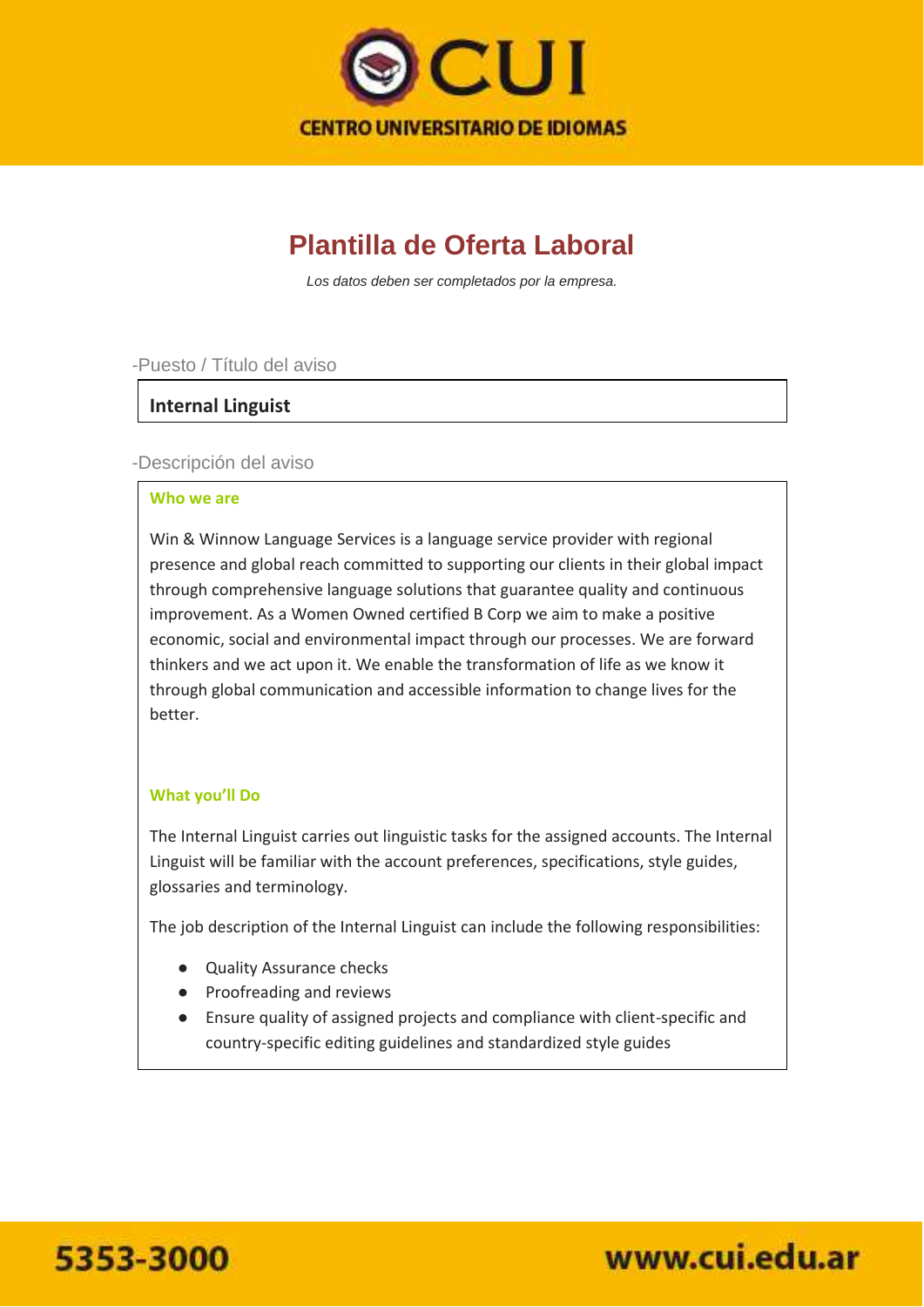

#### **What will you need to be successful in this role?**

#### *Requirements*

Formal Education: Advanced student or Bachelor's degree in Translation, Editing, Interpretation or related fields

#### *Skills*

- Excellent English and Spanish oral and written communication skills
- Detail oriented
- Result driven

#### *Background*

- Previous experience in a similar role is not necessary but is highly desired
- Knowledge of translation tools is a plus
- Experience working in a fast paced working environment

#### **How W&W takes care of you**

We have a bunch of benefits for you!

- Wellbeing program
- Rewards Program
- Flex day on your birthday
- Personal days off
- Anniversary gift
- Free Portuguese and English lessons
- Yoga classes
- Trainings
- Being part of the triple-impact sustainable company, certified as B Corporation and women-owned business!

Important! Win & Winnow is an Equal Employment Opportunity and Affirmative Action Employer. Qualified applicants will receive consideration for employment without regard to race, color, religion, sex, sexual orientation, gender perception or identity, national origin, age, marital status, protected veteran status, or disability status.

#### **Apply Here:**

https://winandwinnow.bamboohr.com/jobs/view.php?id=65&source=aWQ9NDk%3D



# www.cui.edu.ar